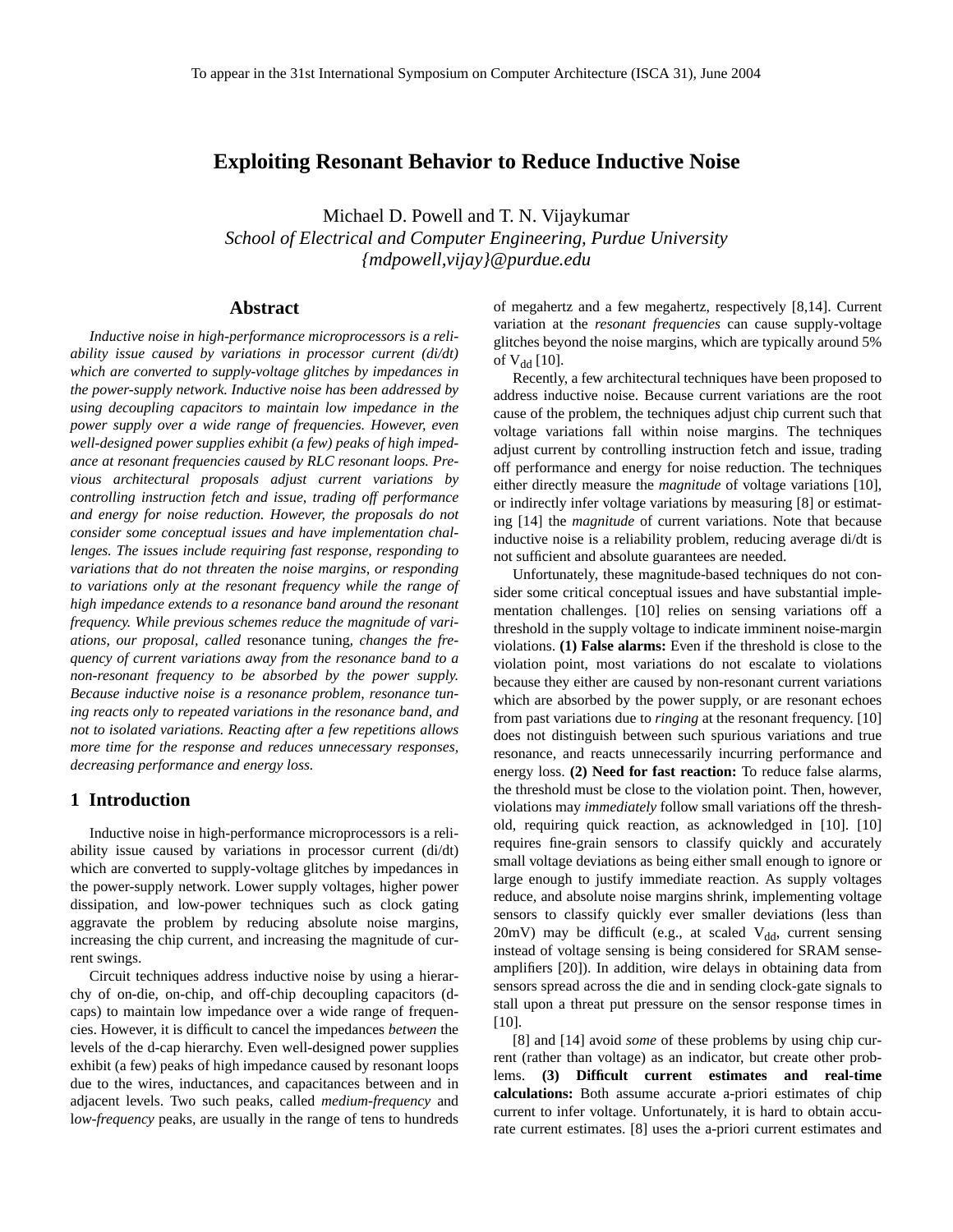performs real-time convolution to compute future chip voltage. Unfortunately, computing convolution quickly enough to prevent noise-margin violations may be difficult to implement, as acknowledged in [8]. **(4) Resonance in a band of frequencies, not just one frequency:** [14] controls current variations at exactly the resonant frequency. [14] does not consider the fact that the range of high-impedance extends to a *resonance band* around the resonant frequency and violations can occur due to current variations *anywhere* within the band. [14]'s implementation increases processor complexity by requiring the issue queue to determine how many of each type of instruction may be issued each cycle without violating the inductive noise constraint. Extending damping to cover the entire resonance band, instead of just the resonant frequency, would add to this complexity and increase performance and energy degradation

To address these problems, we propose *resonance tuning* to control inductive noise. While previous proposals reduce the *magnitude* of current or voltage variations, we focus on changing the *frequency* of current variations. Resonance tuning is based on two key observations: First, current variations only in the resonance band are problematic; other variations are absorbed by the power distribution network. Second, inductive noise is a problem of circuit resonance from *repeated* current variations in the resonance band; variations in isolation do not build up to violations.

Our first observation has two implications. **(1) Target resonance band:** We change the frequency of current variations *away from the resonance band to non-resonant frequencies*, to be absorbed by the power supply. In contrast, [10]'s target is too wide in that [10] reacts to all voltage variations regardless of whether they occur in the resonance band. [14]'s target is too narrow in that [14] reduces current variations only at *the* resonant frequency. **(2) Sense current, not voltage:** We monitor processor current, and not voltage. Monitoring processor current is better than monitoring voltage because there is no ringing in processor core current, as we explain later. We identify current variations by directly sensing the processor current, without a priori estimates. Therefore, we avoid false alarms of [10] due to ringing and difficult current estimations of [14].

Our second observation has three implications. **(3) True resonance, not spurious variations:** We respond only to *repeated* current variations in the resonance band and not to *individual* variations as do [10] and [14]. Thus, resonance tuning alters nascent resonance before it builds up to a violation. **(4) Slow detection suffices:** We use simple counting of coarsely-identified current-variation events to detect a threat. In contrast, [8] uses full-blown convolution, and [14] needs accurate current magnitude estimates. Because typical resonance periods are over tens of cycles and will be *more* in future technologies, slow sensors suffice for us now and in the future. In contrast, [10] does not exploit resonant behavior and instead relies on fast, accurate sensors. Because nascent resonance takes a few repetitions to build up and many resonant events die before enough repetitions to trigger our response, we raise fewer false alarms than [14] or [10] and incur less performance and energy penalties. **(5) Gentle reaction suf-** **fices:** Because of the lenient timing, we do not need fast reaction either. We use a two-tiered response of minor and major perturbations in the pipeline resource usage (e.g., stalling a few issue widths and complete stall) to tune-out current variations while they are still nascent. Our response is significantly simpler than that of [14] which complicates the issue queue. Our first-tier response is gentle. In contrast, [10]'s detection requires harsh reaction (e.g, turning on and off all functional units and the d-cache), and [14] enforces strict bounds on the number and type of instructions that can issue each cycle.

Our simulations using SPEC2000 show that resonance tuning, [10], and [14] incur 5-9%, 19-46%, and 17-26% energydelay penalty and 4-8%, 11-24%, and 15-24% performance degradation, respectively, over ranges of representative configurations.

In the next section, we discuss resonance in microprocessor packaging. In [Section 3](#page-4-0) we explain resonance tuning. [Section 4](#page-6-0) discusses our experimental methodology, and [Section 5](#page-7-0) contains our results. We discuss related work in [Section 6](#page-10-0) and conclude in [Section 7](#page-11-0).

# <span id="page-1-0"></span>**2 Resonance in Microprocessor Packaging**

Because our technique attempts to change the frequency of current variations away from the resonance band, we need to know these parameters: (1) what the resonant frequency is, (2) what the resonance band is  $-$  i.e., how much does the frequency of the current variations need to be changed so they become non-resonant, (3) when the change should occur, and (4) what should trigger the change. Based on design-time information about the resonant characteristics of the package, we determine these parameters. We primarily discuss mediumfrequency resonance and mention low-frequency resonance at the end.

### <span id="page-1-1"></span>**2.1 Medium-frequency Resonance Characteristics**

For the purposes of evaluating inductive noise, the microprocessor power-distribution network may be modeled as a second-order resistive, inductive, and capacitive (RLC) circuit with the power supply modeled as a voltage source. We show such a circuit in [Figure 1\(](#page-2-0)a). The circuit models the powersupply impedance (R), the inductance of the connections between the die and the chip (L), and the on-die d-caps (C). The CPU circuitry, which consumes current based on the activity in the processor, is modeled as a current source. Components that are ignored in our model, such as the on-chip and off-chip d-caps, generally do not respond to variations at the frequencies of interest. More complex models of the powerdistribution network are shown in [6, 8, 9]; however, the second-order model effectively captures resonant behavior and is widely used [10, 9]. We discuss microprocessor resonance in the context of second-order circuit behavior in the resonant loop among the power supply impedance, inductance between the chip and the die, and on-die capacitors.

The circuit characteristics are determined by the values of R, L, and C. For a given microprocessor, these values can be calculated from technology parameters and CAD tools [6]. For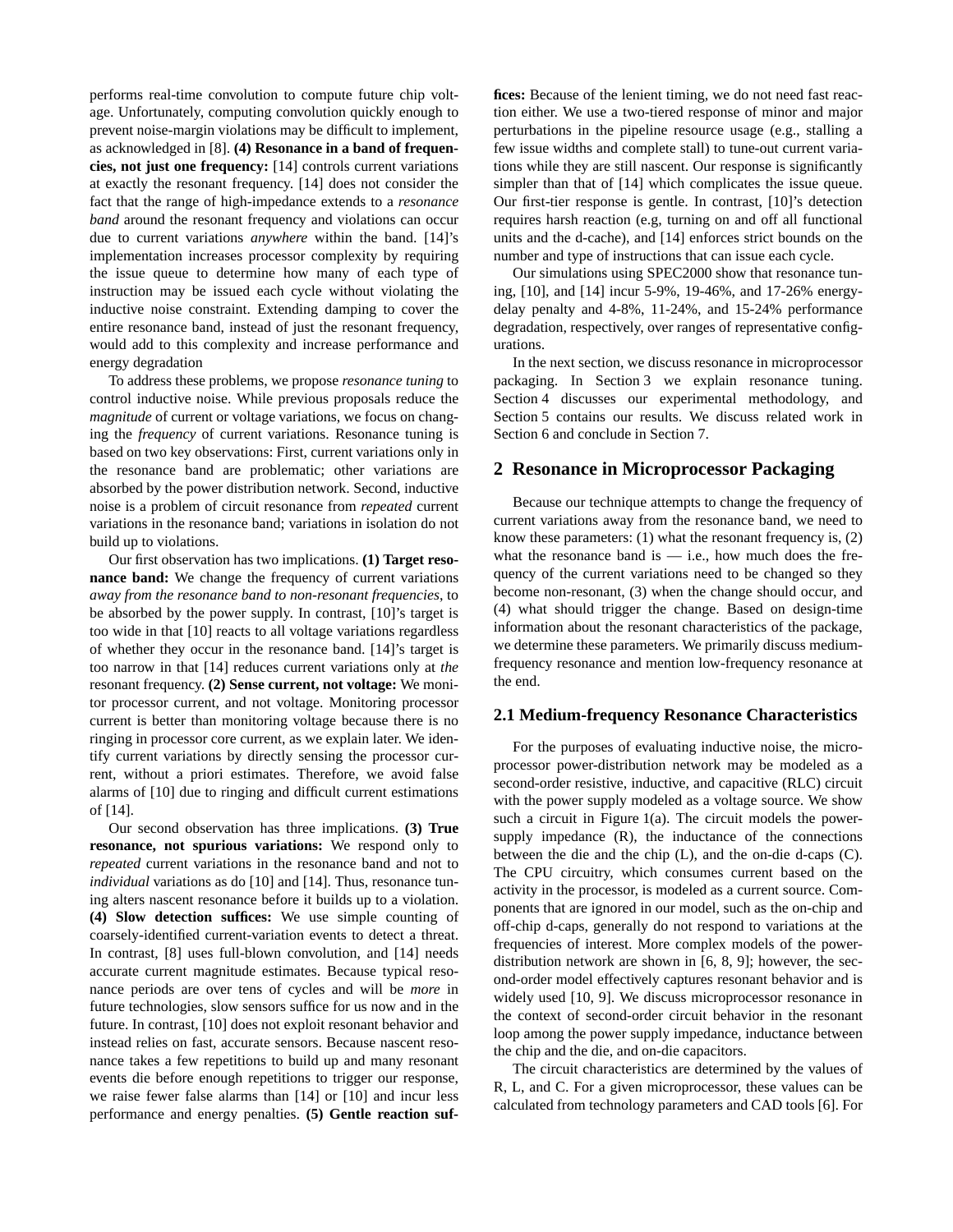

<span id="page-2-0"></span>

our discussion, it is also useful to establish how the parameters scale with technology. Scaling leads to smaller values of R as power-distribution networks endeavor to deliver more current with smaller voltage drop. L stays about the same as it is a characteristic of the connections (usually solder bumps in today's flip-chip packages [16]) between the die and the package while the need for C increases due to the processor having more devices and current [13,15,16].

#### <span id="page-2-3"></span>**2.1.1 What is the resonant frequency?**

First, we must establish that resonant oscillation is actually a concern. The circuit in the figure is said to be *underdamped* if

$$
R^2 < \frac{4L}{C}
$$

An underdamped circuit is subject to resonant oscillation. Because technology scaling calls for small R and large C, microprocessor power supplies are and will continue to be underdamped. (Critically damped and overdamped circuits do not satisfy the inequality and do not oscillate.)

Second, we note that the resonant frequency of a secondorder circuit, at which current variations cause maximum voltage variations and the circuit stores maximum energy, is defined as:

$$
f = \frac{1}{2\pi\sqrt{LC}}
$$

A typical microprocessor package today may have an ondie d-cap C value on the order of 500 nF (e.g., 320 nF for the Alpha 21264 [13, 7, 16] and 700 nF for the Alpha 21364 [18]) and a parasitic inductance for all the power-distribution solder bumps in parallel on the order of 0.005 nH, giving a resonant frequency around 100 MHz [16].

# <span id="page-2-1"></span>**2.1.2 How much should the frequency of variations be changed?**

The effect of resonance is limited not only to the specific resonant frequency. Second-order circuits have a quality factor (Q) that depends on the values of L and R.

$$
Q = \frac{2\pi fL}{R} = \frac{2\pi f}{2\pi B}
$$

Q determines the size of the *resonance band (B),* or the width of the range of frequencies at which the circuit resonates with more than half the energy than that at the resonant fre-



quency itself. The resonance band is shown in [Figure 1](#page-2-0)(c). If our example circuit has an inductance of 0.005 nH and a resistance of 500 µΩ (because this value is the *series* resistance of the microprocessor power supply, it must be small.), Q is 6.28 and the resonance band is approximately 16 MHz wide. It is reasonable to assume this band is divided evenly about the resonant frequency of 100 MHz; therefore we identify current variations between 92 and 108 MHz as resonant behavior.

Recall from [Section 1](#page-0-0) that resonance tuning changes the frequency of current variations to a frequency outside the resonance band while damping [14] addresses current variations only at the resonant frequency.

#### <span id="page-2-2"></span>**2.1.3 When should the change occur?**

Q also affects how much repeated resonant behavior is required to cause noise margin violations because it determines how quickly voltage variations dissipate.  $f\pi/Q$  is the damping rate (in nepers/second, not to be confused with damping, the technique, of [14]) of the circuit. A low Q indicates resonant energy dissipates quickly while a high-Q circuit more efficiently stores energy that may build into noise margin violations. In our example, voltage variations dissipate by 40% after each resonant period.

The other factor in determining how many repetitions in the resonance band are required to cause noise margin violations is the size of the current variations. As expected, current variations below a certain threshold will not cause noise-margin violations *even if the variations occur repeatedly in the resonance band.* The variations simply do not have enough energy. Of course, this threshold is less than the maximum chip current variation possible—otherwise, there is no inductive noise problem. We call the threshold as the *resonant current variation threshold.*

Variations beyond the threshold within the resonance band will lead to violations. While the threshold gives a bound below which variations can be ignored, we need to know how many repetitions of variations above the threshold can be tolerated by the power supply before a violation occurs. We call the number of repetitions as the *maximum repetition tolerance.* The larger the variations, the fewer the repetitions. Consequently, we need to know the maximum possible chip current variation within the resonance band to infer the maximum repetition tolerance. Because the processor has a well-defined peak current, minimum current, and maximum rate of change of current, the maximum current variation is not arbitrarily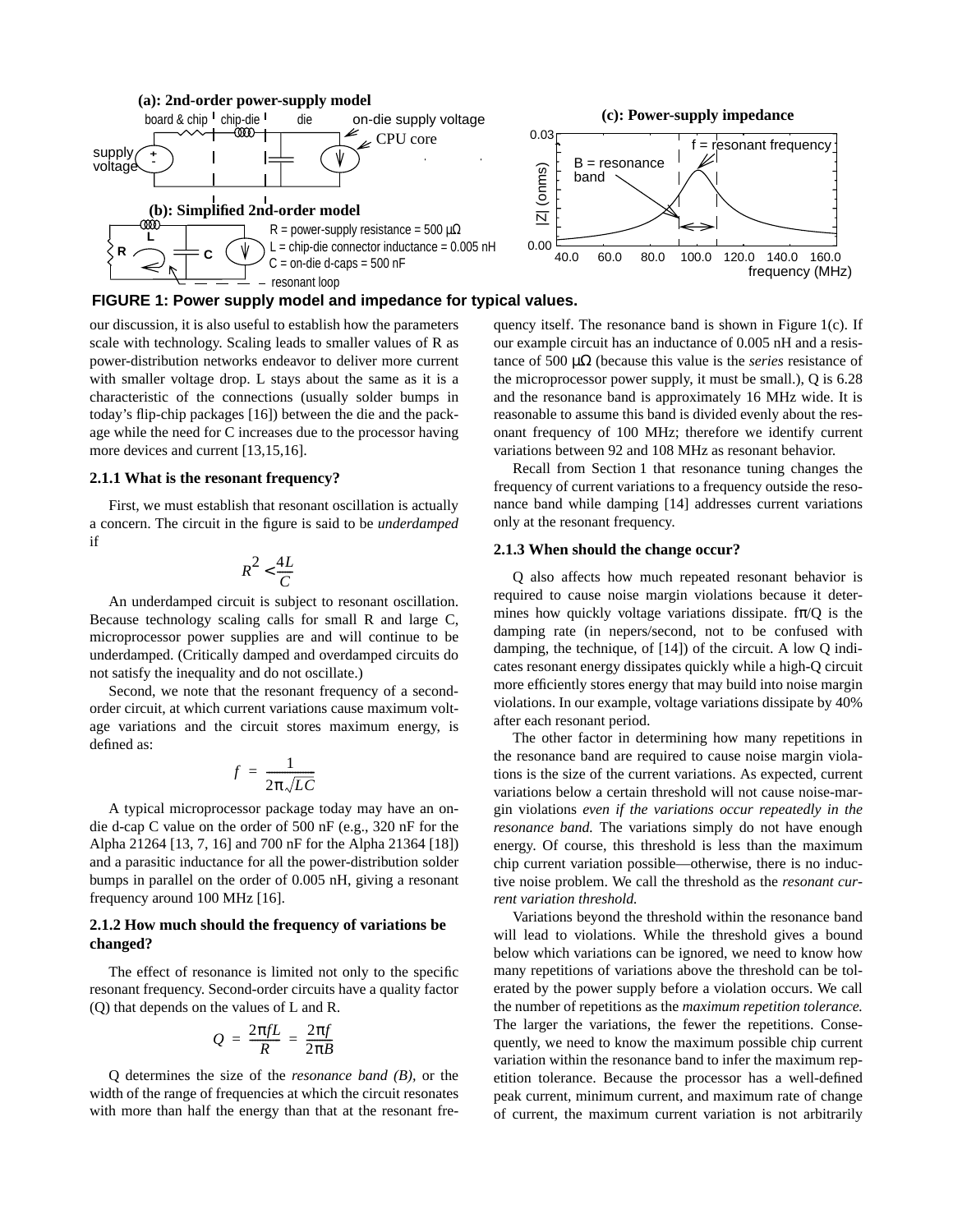large, even in the resonance band. Hence, the processor's maximum current variation within the resonance band is welldefined, and along with the characteristics of the resonant circuit, determines the maximum repetition tolerance.

Intuitively, the resonant current variation threshold and maximum repetition tolerance can be computed from the energy injected into the resonant circuit by the current variations and the energy dissipated in the resonant circuit in each period (based on Q). However, the values can also be determined through circuit simulations using tools such as Spice or Matlab, as we describe in [Section 4](#page-6-0). To do so, we need to make one change to the circuit in [Figure 1\(](#page-2-0)a). Because we are interested in solving for the effects of changes in the current source, we use the linearity properties of the circuit in [Figure 1\(](#page-2-0)a) to eliminate the voltage source, yielding the circuit in [Figure 1](#page-2-0)(b).

We extend our example to give a feel for these values. To obtain the maximum current variation that can be tolerated by the power supply in our example, we simulate the power supply excited with periodic current waveforms at the edges of the resonance band. We determine that the power supply can withstand current variations up to 13 amps peak-to-peak at the edges of the resonance band of 92-108 MHz [\(Section 2.1.2](#page-2-1)). Note that the peak-to-peak variation is limited to 13 amps only *near the resonance band*, larger variations are allowed elsewhere (and are absorbed by the power supply). Similarly, we determine that repeated variations larger than 10 amps inside the resonance band causes violation of the noise margin of  $\pm 5\%$ , assuming a V<sub>dd</sub> of 2 V. Thus, 10 amps is the resonant current variation threshold for our example. Next, we simulate the circuit to see how many repetitions of current variations of magnitude 13 amps at the resonant frequency are needed to cause a noise margin violation. This count determines the maximum repetition tolerance, which we count in half waves (i.e., a full period counts as 2). The value is 6 in our example. Note that in a real system, the maximum processor current variation is not determined by the power-supply characteristics, but the other way around.

By establishing how many repetitions of current variations larger than the resonant current variation threshold are allowable, resonance tuning tracks and manages these repetitions without the need for real-time voltage sensing as required by [10], or estimates of current as required by [14].

#### <span id="page-3-0"></span>**2.1.4 What should trigger the change?**

Although resonant behavior can be detected through either voltage variations as done in [10], or current variations, there are disadvantages to using voltage. Many voltage variations do not cause noise-margin violations because they are caused by current variations outside the resonance band. [10] needlessly reacts to those changes. Furthermore, even in the absence of current variations, supply voltage rings *at exactly the resonant frequency* as an echo of leftover effects of past variations. Even if [10] were to monitor voltage variations only at the resonant frequency, the ringing would trigger unnecessary reactions. Thus, detecting resonance through voltage variations results in unnecessary reactions, causing performance and energy degradation.

In contrast to supply voltage, variations in microprocessor current directly relate to the potential for future noise-margin violations. Microprocessor core current does not echo from past resonant behavior as the core circuitry is *not* part of the resonant loop of the power supply impedance, solder-bump inductance, and the on-die d-caps, as shown in [Figure 1\(](#page-2-0)b). This point is subtle in that the processor core current does *vary* according to processor activity, but does not *echo* due to the resonant loop. There is not sufficient capacitance in the core circuitry for this current to echo within the resonance band. (However, the current might echo at frequencies much higher than the resonance band).

Although the d-caps are distributed throughout the die, it is not difficult to sense the current. Because the d-caps are placed *in bulk* in large empty spaces or under busses [7], it is possible to sense the current between the d-cap bulks and core circuitry. We can detect microprocessor core current using a small number of on-die current sensors. Note that we do not wish to *estimate* present or future current as in [14]; we wish to *sense* directly the present current. A coarse sensitivity to within a few amps is adequate because active microprocessor currents are quite large (on the order of a hundred amps) and we need only identify variations larger than the resonant current variation threshold.

Examples of techniques for sensing on-die current are discussed by [19] and [12]. [19] proposes a technique to compute current for chip testing by using a differential transistor pair to measure the voltage drop across supply lines. The measurement is accurate because it depends on only the relative voltage difference across two points, and does not require an accurate, external reference. [12] proposes another technique to implement on-die current sensors with a sensitivity of nanoamps to enable I<sub>DDO</sub> testing of quiescent current in high-performance chips. These sensors use Lorentz-force effects and a MAGFET (magnetic field-effect transistor) in a standard CMOS process to sense processor current without placing any resistance in series with the power supply. To achieve the high sensitivity of microamps required for I<sub>DDO</sub> testing, many of these sensors must be placed at leaves of the power-supply network and perform tens of thousands of samples compared to a reference current, making them quite slow (in the KHz range) [12]. However, for the coarse sensitivity required for resonance tuning, only a few sensors are needed at the roots of the supply network, and a precise reference current is not needed. For coarse readings, the sensors can use a single sample and run at or near processor clock speed (GHz range).

# **2.2 Low-frequency Resonance**

Microprocessor packages exhibit an additional peak of high impedance at a low frequency due to off-chip inductance and on-chip d-caps. These components (*not* shown in [Figure 1](#page-2-0)(a)) create a similar RLC loop with the power source as the off-chip power supply and the core to the entire microprocessor package and core. Because off-chip inductances and capacitors are quite large, the corresponding resonant frequency is in the range of a few megahertz.

Although the fairly small low-frequency impedance peak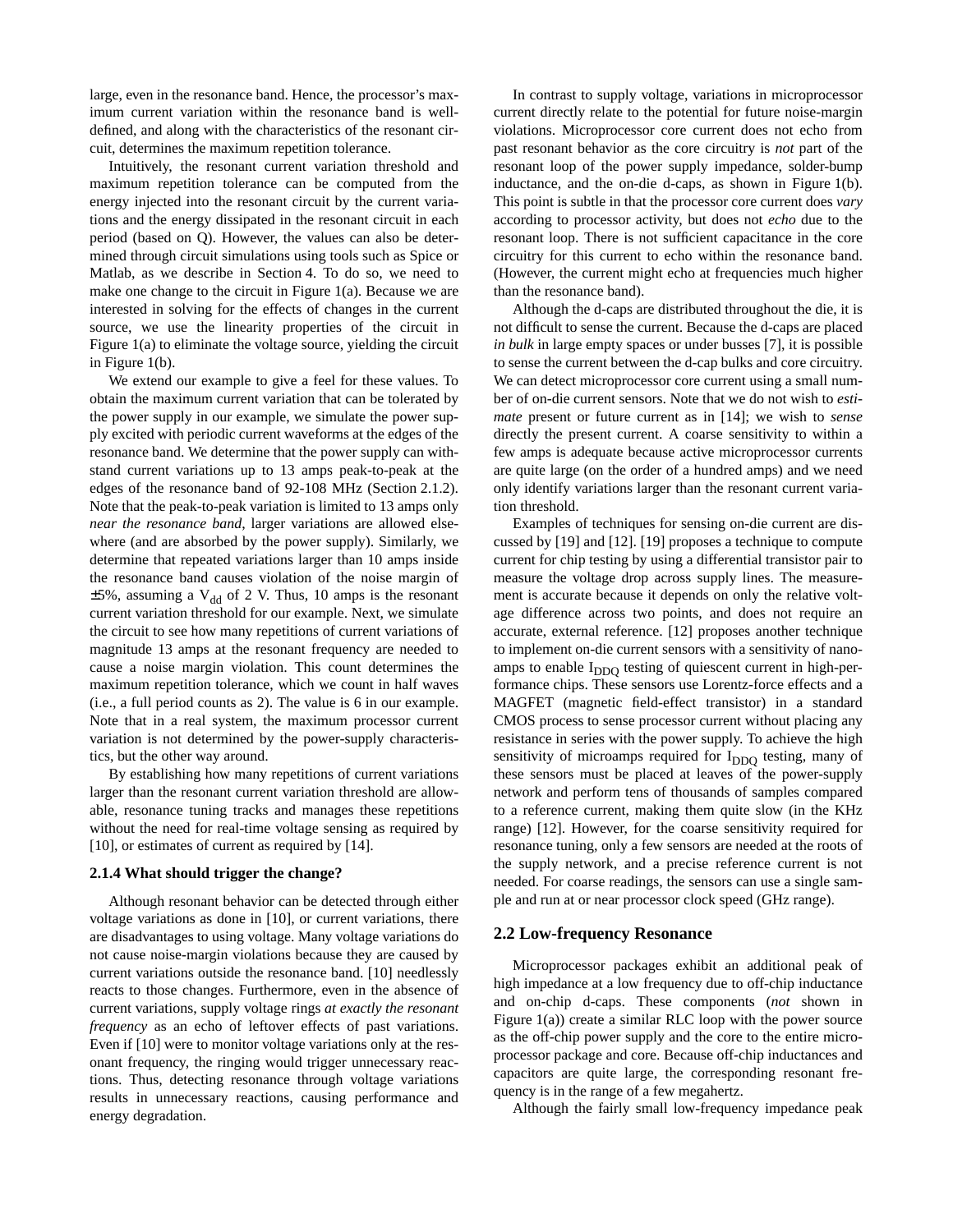

<span id="page-4-1"></span>

in current technology is not as serious a threat as medium-frequency resonance [8, 6], that may not always be the case as more low-resistance, high-current power supplies are developed. Fortunately, resonance tuning can be applied to both medium- and low-frequency resonance.

# <span id="page-4-0"></span>**3 Resonance Tuning**

Resonance tuning provides architectural detection of nascent resonant behavior and prevention of that behavior from building into noise-margin-violating resonance by moving current variations away from the resonant frequency. First we discuss detection and then prevention.

# <span id="page-4-3"></span>**3.1 Detection of Resonant Behavior**

In this section, we explain how resonance tuning uses the maximum repetition tolerance and resonant current variation threshold defined in [Section 2.1.3](#page-2-2) and current sensing as discussed in [Section 2.1.4](#page-3-0) to detect nascent resonant behavior. We wish to classify potentially resonant waveforms as shown in [Figure 2.](#page-4-1) Only those waveforms larger than the resonant current variation threshold with frequencies inside the resonance band are of concern. We begin by explaining how our technique detects resonant behavior for a resonant frequency with a period of T cycles; later we extend our technique to cover the frequency range of the entire resonance band. We explain first how to identify resonant waveforms, and then how to count repetitions of resonant waveforms.

## **3.1.1 Identifying resonant waveforms**

Resonant waveforms are identified by transitions from high current to low current (or vice versa) at the resonant frequency. Such a transition takes a half-period (T/2) of cycles as shown by the resonant waveform in [Figure 2](#page-4-1) and is indicated by a period of high (or low) current for the first quarter period (T/4 cycles) and a low (or high) current for the second quarter period. We identify the waveform by comparing the sum of the individual-cycle currents in the first quarter period to the sum of the individual-cycle currents for the second quarter period. For instance, the difference between the two sums for a triangle wave of peak-to-peak magnitude X is XT/8 (for a sine wave, this value is  $XT/2\pi$ ). We identify a half period with a difference in the quarter-period current sums of MT/8 or more, where M is the resonant current variation threshold, as one *resonant event*.

To perform the identification, we maintain a history of

CPU-core current for the last T/2 cycles as reported each cycle by current sensors such as those discussed in [Section 2.1.4,](#page-3-0) in the *current history register*. Each cycle, we also compute a sum of the individual-cycle currents in the most-recent and second-most recent quarter periods. If the difference between the sums exceeds MT/8, we note either a high-low or low-high resonant event depending on the sign of the difference.

#### <span id="page-4-2"></span>**3.1.2 Counting repetition of resonant events**

Once we can detect resonant events, we count their repetition to identify nascent resonant behavior. Repetition occurs when two or more resonant events of opposite polarity (i.e., high-low followed by low-high or vice versa) occur halfperiod (T/2 cycles) apart. At any given time, we need to know how many resonant events are affecting the power supply, which we call the *resonant event count*.

The resonant event count depends on the number of repeated resonant events. To track repetition, we maintain a *high-low history register* and a *low-high history register* which contain the history of each polarity of resonant events for enough cycles to cover the maximum repetition tolerance as defined in [Section 2.1.3](#page-2-2). Each register contains one bit per cycle. Each detected resonant event is noted for that cycle in the appropriate history register. When a new event is detected, we look back into the high-low and low-high histories a half period ago for a resonant event with appropriate polarity indicating nascent resonance, and determine the resonant event count. For example, if we detect a high-low resonant event in this cycle, and there were a low-high event T/2 cycles ago and a high-low event T cycles ago, then we have a resonant event count of three.

As resonant events leave the high-low and low-high history registers, the resonant event count decreases. Recall from [Section 2.1.3](#page-2-2) that in the absence of additional current variations, voltage variations die down at the damping rate defined in terms of Q. In our example, the circuit loses 40% of its energy after one resonant period. The history registers are long enough to hold as many resonant periods as the maximum repetition tolerance. Therefore, by the time a resonant event leaves the registers the residual effect of the event is low enough that the resonant event count can decrease.

Counting nascent resonant events and taking advantage of the maximum repetition tolerance allows resonance tuning to avoid many unnecessary reactions unlike [10], which responds to all detected variations beyond a threshold.

#### **3.1.3 Extension into resonance band**

In this section, we extend our detection scheme to cover all frequencies in the resonance band. First, we extend identifying resonant events to the entire resonance band. Then, we extend counting the repetitions of resonant events to the entire band.

To illustrate, we use our example from [Section 2](#page-1-0) which has a resonance band from 92 to 108 MHz with the resonant frequency at 100 MHz. Assuming a 5 GHz clock frequency, the resonance band ranges from 46 to 55 cycles, so the half-wave periods range from 23 to 28 cycles. Instead of looking for resonant events only over the half resonant period (25 cycles), we identify resonant events over all the half periods in the band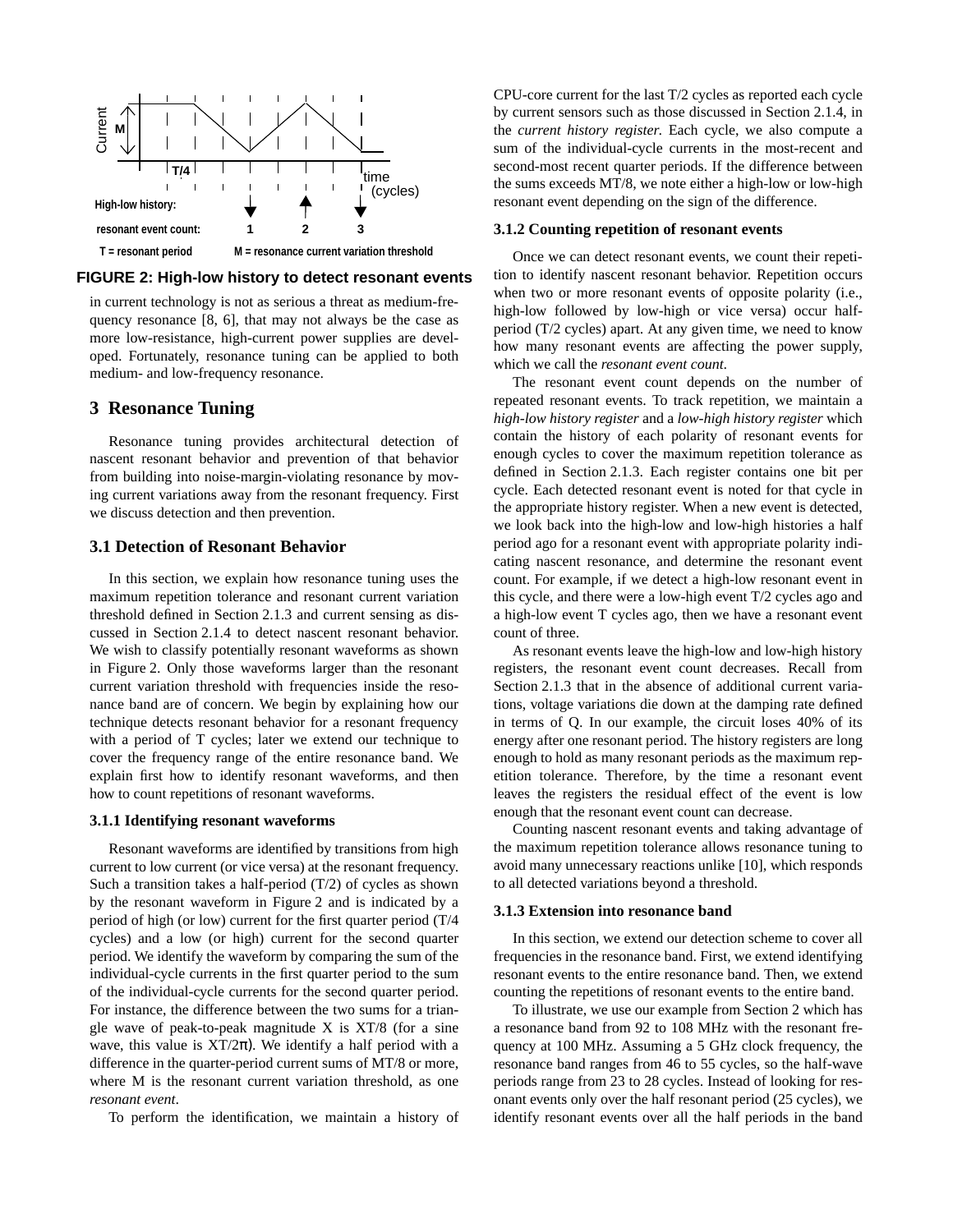(23-28 cycles). One simplification that aids in the implementation is that we can use the same current history register for all periods. However, we need to compute separately the quarterperiod sum for each period using separate adders.

Once we have detected the resonant events throughout the resonance band, we track them using the same single pair of high-low and low-high history registers. However, instead of looking into the history registers for consecutive events only half resonant periods apart (25 cycles), we look for consecutive events at all half periods in the resonance band (23-28 cycles). Looking into the registers does not need expensive associative searches. Just probing the registers at known, fixed locations half periods away from the current cycle suffices.

It is possible for a single resonant event to be detected at multiple periods in the resonance band. This possibility occurs when there is a large current variation spanning several processor cycles. Such a variation will be recorded in the highlow and low-high registers repeatedly over all those cycles, being detected as several resonant events. However, we should count the variation as only one resonant event. To that end, events of the same polarity occurring in consecutive processor cycles in the high-low or low-high registers, count only once in the resonant event count.

# <span id="page-5-0"></span>**3.2 Prevention**

In this section, we explain how we prevent noise-margin violations by changing the frequency of resonant behavior away from the resonance band. If the resonant event count reaches the maximum resonance tolerance, a noise-margin violation may occur. As established in [Section 2.1.3,](#page-2-2) current variations are non-violating as long as the number of repetitions does not exceed the maximum repetition tolerance. Therefore we must take action *before* the resonant event count becomes that high. Fortunately, there is ample time between increase in the resonant event count (half time periods in the band — 23 to 28 cycles in our example), so our response need not be instantaneous.

We use a two-level response system to change the frequency of behavior. The first level tries to steer behavior to a non-resonant frequency with a small impact on performance and energy, while the second forces behavior away from the resonance band, with a much larger impact. The brute force of the second level is necessary to *guarantee* that noise margin violations do not occur.

The first-level response is engaged when a new resonant event occurs and the resonant event count is greater than or equal to the *initial response threshold* (which of course is less than the maximum repetition tolerance)*.* The response is simply to reduce the processor issue width and the number of memory ports available for a specified period of time, called the *initial response time*. Doing so lowers the frequency at which instructions move through the pipeline, lowering the frequency of current variations. (It would be difficult to *raise* the frequency of current variations because that would imply the processor was not initially running at peak performance.)

If the first-level response is ineffective, the resonant event count will continue to climb. In this case, when a new resonant

event occurs and the resonant event count reaches one below the maximum repetition tolerance, we must engage the second-level response. The second-level response forcibly lowers the frequency of current variations by stalling processor issue while maintaining a medium level of processor current. The medium level of current is achieved by "issuing" phantom operations similar to those in [10] and [14]. These phantom operations consume current but do no useful work. Because it stalls the processor and consumes extra energy, the secondary response is quite expensive.

It is important *both* to stall the processor *and* to set the processor current to a medium level. If the processor were not stalled, the frequency of current variations might not be reduced, and if the current were not set to a medium level, the act of stalling itself might increase the resonant event count and cause a noise margin violation. To avoid noise-margin violations, the second-level response must remain engaged until the resonant event count reduces by at least one.

Because of the expense of the second-level response, we wish to maximize the effectiveness of the initial response. There is a trade-off between the performance penalty of a longer initial response time and the avoidance of the secondlevel response.

We conclude this description by analyzing the effect of response delay. Both magnitude-based techniques in [10] and [14] require fast response to prevent noise-margin violations. [10] does not exploit resonant behavior for detection. As such, [10] detects only a few (1-5) cycles before a violation, requiring quick reaction. [14] must make per-instruction, per-cycle decisions at instruction issue to avoid current variations at the resonant frequency. In contrast, the effectiveness of resonance tuning is not affected by delays as long as quarter resonant periods. Because it takes half a resonant period for the resonant event count to increase and a full resonant period for a resonant event to repeat, a delay of even a quarter resonant period allows ample time for a first-level or second-level response. Such delays may decrease the effectiveness of the first-level response because there is less time to take effect, but they will not reduce the brute-force effect of the second-level response.

Scaling trends favor resonance tuning. Because technology scaling leads to larger C while L stays about the same, the resonant frequency ([Section 2.1.1\)](#page-2-3) reduces with each technology generation. Combined with rising clock frequencies, the number of processor cycles in a resonant period increases with each generation. This trend implies that resonance tuning has more time to sense, detect, and react in the future. While a quarter of a resonant period is 12 cycles in our example, it will be 50 cycles in a 10 GHz processor with a 50 MHz resonant frequency. In contrast, the allowable response times in [10] and [14] worsen with scaling. [10] does not exploit resonant behavior and must still respond quickly to voltage changes, while slow-scaling wire delays in obtaining data from sensors spread across the die and in sending clock-gate signals upon a threat put more pressure on the sensor response times**.** [14] must still make per-cycle decisions at instruction issue within an ever-shrinking clock cycle time.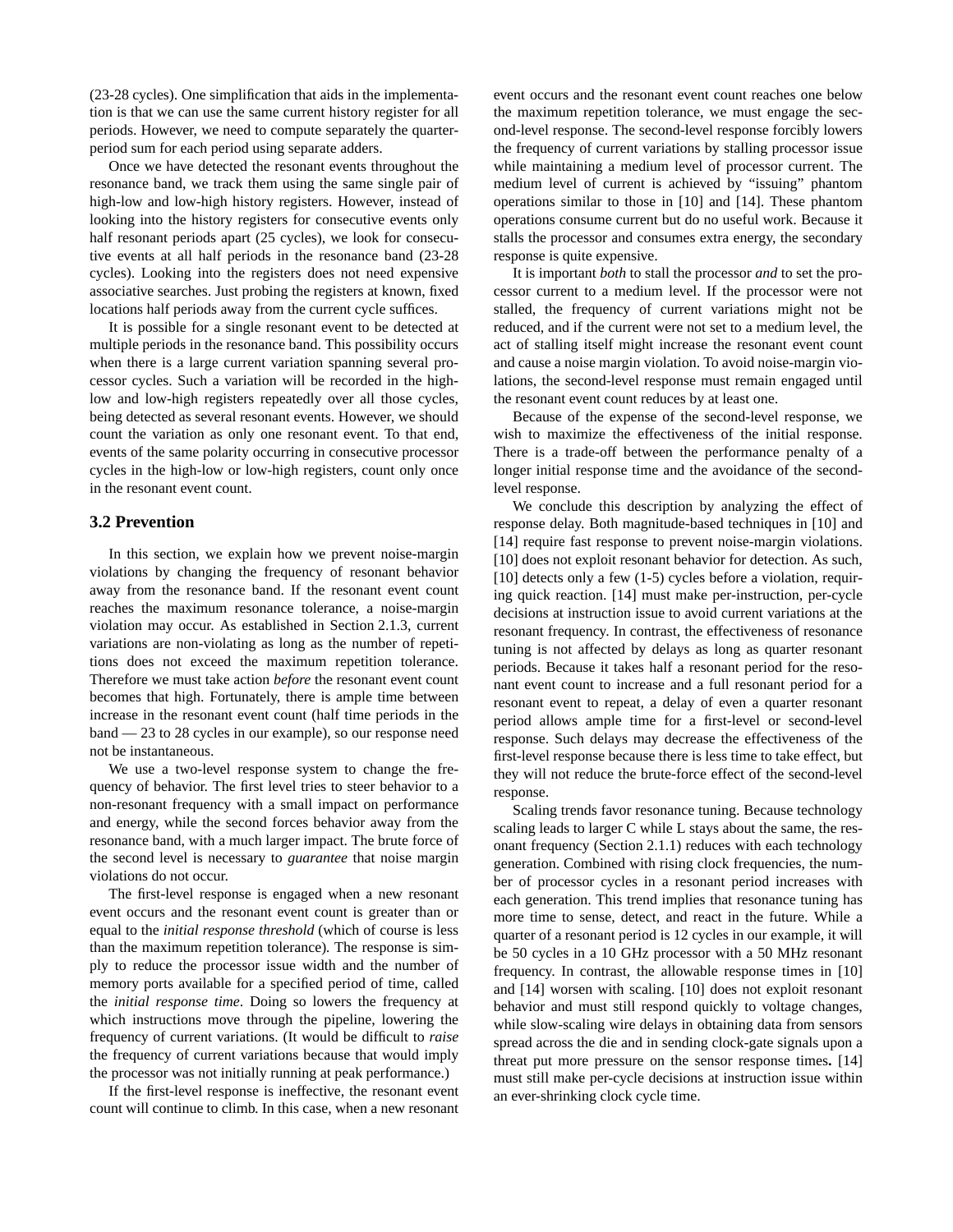<span id="page-6-2"></span>

| <b>Architectural Parameters</b>                |                                    |  |  |  |  |  |
|------------------------------------------------|------------------------------------|--|--|--|--|--|
| <b>Instruction</b> issue                       | 8. out-of-order                    |  |  |  |  |  |
| Reorder buffer & LSQ                           | 128 entries                        |  |  |  |  |  |
| L1 caches                                      | 64K 2-way, 2 cycle, 2 ports        |  |  |  |  |  |
| L <sub>2</sub> cache                           | 2M 8-way, 12 cycles                |  |  |  |  |  |
| Memory latency                                 | 80 cycles                          |  |  |  |  |  |
| Fetch                                          | up to 8 instructions/cycle         |  |  |  |  |  |
| Int ALU & mult/div                             | 8 & 2                              |  |  |  |  |  |
| $FP$ ALU $\&$ mult/div                         | 4 & 2                              |  |  |  |  |  |
| <b>Power Distribution and Power Parameters</b> |                                    |  |  |  |  |  |
| Vdd & Clock                                    | 1.0 V, 10 GHz                      |  |  |  |  |  |
| Max & min. current                             | 105 A, 35 A                        |  |  |  |  |  |
| R, L, C                                        | $375 \mu\Omega$ , 1.69 pH, 1500 nF |  |  |  |  |  |
| Resonant frequency                             | 100 MHz                            |  |  |  |  |  |
| Resonance band                                 | 84-119 cycles                      |  |  |  |  |  |
| Max repetition tolerance                       | 4                                  |  |  |  |  |  |
| Resonant current variation<br>threshold        | 32                                 |  |  |  |  |  |

## **Table 1: System parameters.**

# <span id="page-6-1"></span>**3.3 Implementation Overheads**

Finally, we look at the area, performance, and energy overheads of resonance tuning. The current sensors proposed in [12] consume approximately 1000 transistors but do not insert any resistance in series with the power supply. Therefore, sensors do not add much to area or energy. As we need to store and sum current histories accurate only to the nearest ampere, the current-history values and sums can use 7-bit integers. In our example, up to 9 current-history adders are needed to cover all the frequencies in the resonance band. The area of this circuitry is small, and the per-cycle energy of the adders is approximately equivalent to that of one 64-bit adder. The highlow and low-high histories consist of n-bit shift registers, where n is the number of processor cycles in the maximumrepetition tolerance, or about 150 in the example from [Section 2](#page-1-0).

The performance impact of resonance tuning, however, is limited to the degradations caused by the first -and secondlevel responses. None of the current or high-low history registers are on the critical path of the processor, and there are no invasive changes which may affect the issue logic timing as in [14]. Tuning coarsely controls the issue width and memoryport availability but does not create specific requirements on the type of instructions that are selected for issue.

# <span id="page-6-0"></span>**4 Methodology**

Simulating of inductive-noise techniques requires careful selection of power-supply design-parameters and voltage/current models not normally considered in architectural simulation. First, we discuss our architectural and power simulator, and our extensions to add a power-supply simulator. Next, we discuss our design parameters.

# <span id="page-6-4"></span>**4.1 Simulator**

Our base simulator is Wattch [2] extended to include code from SimpleScalar 3.0b [3] to execute the Alpha ISA. The architectural configuration of our simulator is shown in [Table 2](#page-4-1). Wattch provides a power and clock-gating model, but does not consider processor current or current variation. We determine processor current by dividing power by supply voltage. Because Wattch simulates per-event current (e.g., cache access) rather than per-cycle current (e.g., cache access spread over 2 cycles), we add extensions to spread the current of multi-cycle operations over the appropriate pipeline stages, as was done in [10] and [14].

Current variation levels depend heavily on the clock-gating model—more aggressive gating leads to more variation. We use the aggressive clock-gating model from Wattch except that we do not allow clock-gating of the global clock components (which may be difficult to gate in a real system). [10] further limited clock-gating to include only functional units, the writeback bus, and caches.

The power-supply model is implemented in the simulator using the circuit shown in [Figure 1\(](#page-2-0)b). We use the Huen Formula (Improved Euler Formula) [1] to solve the system of equations to simulate supply-voltage variations based on processor core current. While more accurate equation solvers, exist, we found the Huen Formula to be both simple and adequate. While real power supplies incur a voltage drop due to power-supply impedance (IR drop due to the R in [Figure 1\)](#page-2-0), the drop is unrelated to inductive noise (which is voltage variation due to di/dt). Therefore, we ignore the IR drop and assume that the power-supply is capable of maintaining a supply voltage of  $V_{dd}$  at any constant current level.

We model the current sensors for resonance tuning by assuming that we can determine each cycle's current to the nearest whole-amp. We also model the energy overhead of key components from the resonance tuning detection and prevention hardware as discussed in [Section 3.3](#page-6-1), though such overhead is small (<1% of processor energy).

#### <span id="page-6-3"></span>**4.2 Design parameters**

In [Section 2,](#page-1-0) we described a power-supply network with characteristics similar to today's processors. However, we use parameters for an aggressive, future design for our simulations. We choose an aggressive design point such that inductive noise is a problem in some SPEC benchmarks (as will be shown in the next section) but that noise-margin violations do not occur continuously or outside the resonance band (which would characterize an unrealistic, poorly-designed power supply). Our parameters are shown in [Table 2](#page-4-1). We scale Wattch to assume a 1.0V Vdd and a clock-frequency of 10 GHz with a peak power of 105 W. (The supply voltage, frequency, and power correspond to projections for a 7FO4 pipeline in a 57 nm technology [17].) We allocate 1500 nF of on-die d-caps (approximately 3-4 times larger than those on the 21264 [7]), a parasitic inductance of 1.69 pH, and a power-supply impedance of 375  $\mu\Omega$ . A noise margin violation is assumed if the supply voltage deviates more than 0.05 V (5%) from  $V_{dd}$ .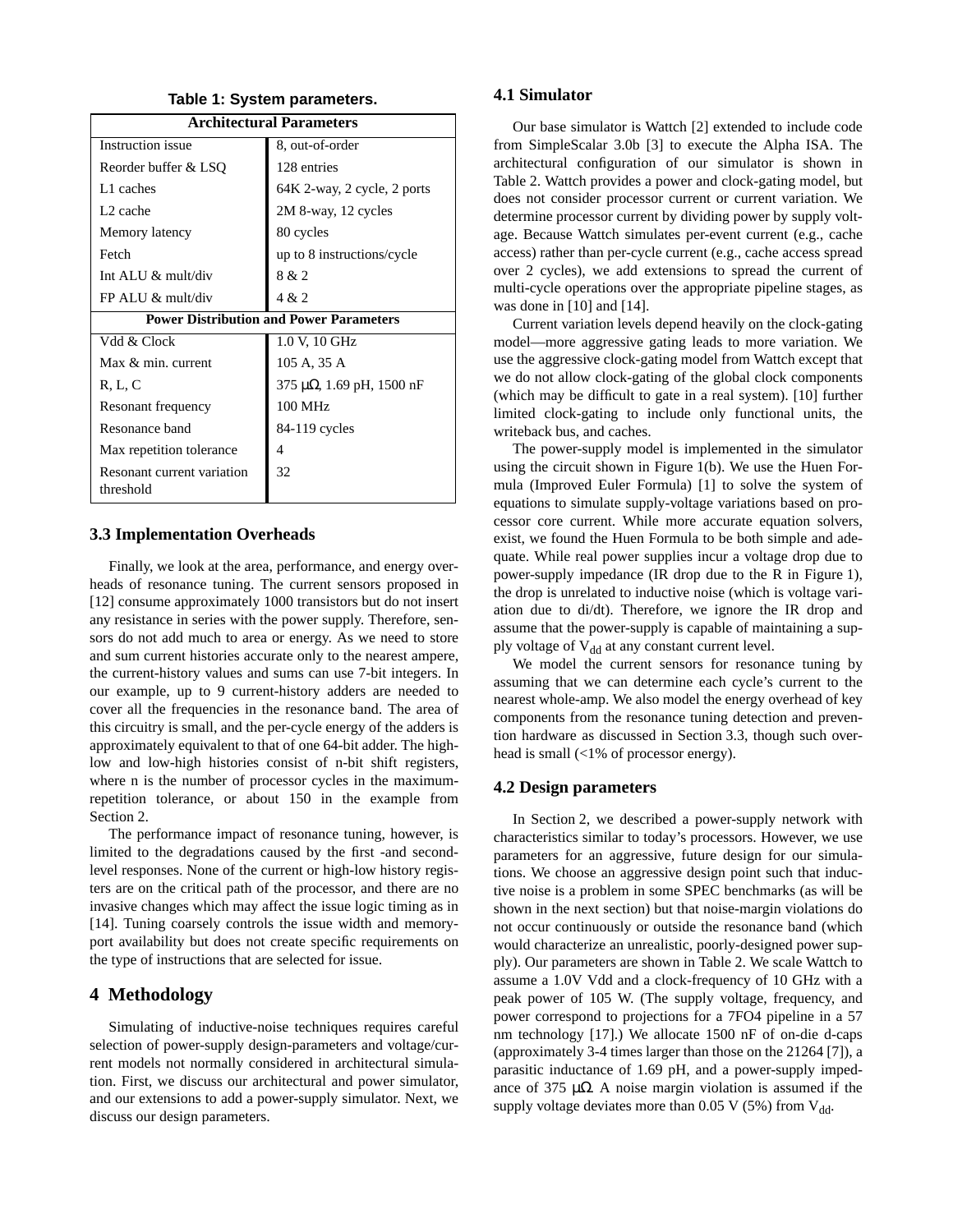These parameters yield a fairly high resonant frequency of 100 MHz, which is conservative for our simulations because resonance tuning has fewer cycles to respond prevent a noisemargin violation, as discussed in [Section 3.2.](#page-5-0) Based on the exact equations from [4], the resonance band extends from 119 MHz to 83.9 MHz, or between 84 and 119 cycles. The remaining parameters are computed as discussed in [Section 2.1.](#page-1-1)

For our simulations, we run all 26 SPEC2K applications with ref inputs. We fastforward 2 billion instructions to skip initialization code and then run 500 million instructions. The base IPC for each application, with no resonance tuning, is shown as part of [Table 2](#page-7-1).

# <span id="page-7-0"></span>**5 Results**

In, [Section 5.1](#page-7-2) we show resonant behavior in a microprocessor power-supply and show an example of resonance causing a noise-margin violation. Then we classify the SPEC2K applications by their noise-margin violations. In [Section 5.2](#page-8-0), we show results for resonance tuning. In [Section 5.3](#page-9-0) we compare resonance tuning to the previously-proposed techniques of [10] and [14].

## <span id="page-7-2"></span>**5.1 Resonant behavior in microprocessors**

# **5.1.1 Voltage variation in the power supply**

In this section, we show the voltage response of the simulated power supply when stimulated by known waveforms (as opposed to microprocessor current). We use the circuit from [Figure 1\(](#page-2-0)b) with the parameters listed in [Table 1.](#page-6-2) We will show that repeated resonant events lead to noise-margin violations and that resonant energy dissipates quickly from the power supply.

The top graph of [Figure 3](#page-7-3) depicts supply-voltage variations for our power supply when the processor current is as shown in the bottom graphs. (Recall that by using the circuit in [Figure 1\(](#page-2-0)b), we eliminate the supply-voltage source itself and that we subtract out any IR voltage drop ([Section 4.2](#page-6-3))--so the steady state value of the supply voltage should be 0.) The bottom graph depicts processor current, a 34-amp square wave beginning at cycle 100 and ending in cycle 500. The numbers above the current plot depict resonant events as counted by the resonant event count [\(Section 3.1.2](#page-4-2)).

The square current wave is larger than the resonance variation threshold of 32 amps and hence is large enough to cause noise-margin violations. As we see in the top graph, the noise margin is violated once when the resonant event count is equal



<span id="page-7-3"></span>**FIGURE 3: Stimulation at resonant frequency.**

to four, which is the computed maximum repetition tolerance value shown in [Table 1.](#page-6-2)

The dissipation rate of the voltage variations after the current waveform stops is noteworthy. Voltage variations in this power supply dissipate at a rate of 66% per resonant period (100 cycles). As discussed in [Section 2.1.3,](#page-2-2) this rate depends on Q, which is computed from R, L, and C to be 2.83 for this power supply. (This Q value is lower than that for the example in [Section 2](#page-1-0), and hence the faster dissipation rate for this power supply.)

#### **5.1.2 Voltage variations in applications**

Now we extend our analysis of current and voltage variations to microprocessor current. We use [Figure 4](#page-8-1) to illustrate typical noise-margin violation and the advance warning provided by the resonant event count. The figure shows processor voltage variation (top graph), processor core current (middle graph), and resonant event count (bottom graph) for a 400 cycle sample of execution in *parser.* As can be seen in the top graph, a noise-margin violation occurs near cycle 300. Current variations occur within the resonance band at roughly 100 cycle intervals (the long, flat current around cycle 250 is due to an L2 miss).

The resonant event count, as reported by the high-low and low-high histories described in [Section 3.1,](#page-4-3) is used to trigger resonance tuning. In the graph, the event count increases to the maximum resonance tolerance of four as we approach the violation. The bottom graph shows that a resonant event count of 2 is reached approximately 150 cycles before the violation, a

<span id="page-7-1"></span>

| Applications with noise-margin violations                |       |      |                   |        |         |        |       |       |       |         |          |         |        |      |
|----------------------------------------------------------|-------|------|-------------------|--------|---------|--------|-------|-------|-------|---------|----------|---------|--------|------|
| name                                                     | applu | art  | bz <sub>1</sub> p | crafty | facerec | gcc    | lucas | mct   | mgrid | parser  | swim     | wupwise |        |      |
| <b>IPC</b>                                               | 1.97  | 1.49 | 2.19              | 2.25   | 2.60    | 2.13   | 0.85  | 0.38  | 2.88  | 1.71    | .99      | 3.47    |        |      |
| fraction of cycles<br>$\ln$ violation x 10 <sup>-6</sup> | 0.173 | 3.26 | 173               | 4.52   | 0.047   | 0.047  | 5597  | 0.032 | 2.61  | 64.2    | 2730     | 0.097   |        |      |
| Applications without noise-margin violations             |       |      |                   |        |         |        |       |       |       |         |          |         |        |      |
| name                                                     | ammp  | apsi | eon               | equake | fma3d   | galgel | gap   | gzip  | mesa  | perlbmk | sixtrack | twolf   | vortex | vpr  |
| IPC                                                      | 0.44  | 1.85 | 2.72              | 4.00   | 4.11    | 3.61   | 2.84  | 2.01  | 3.34  | 1.34    | 3.31     | 1.35    | 2.40   | . 39 |

**Table 2: Classification of SPEC2K applications.**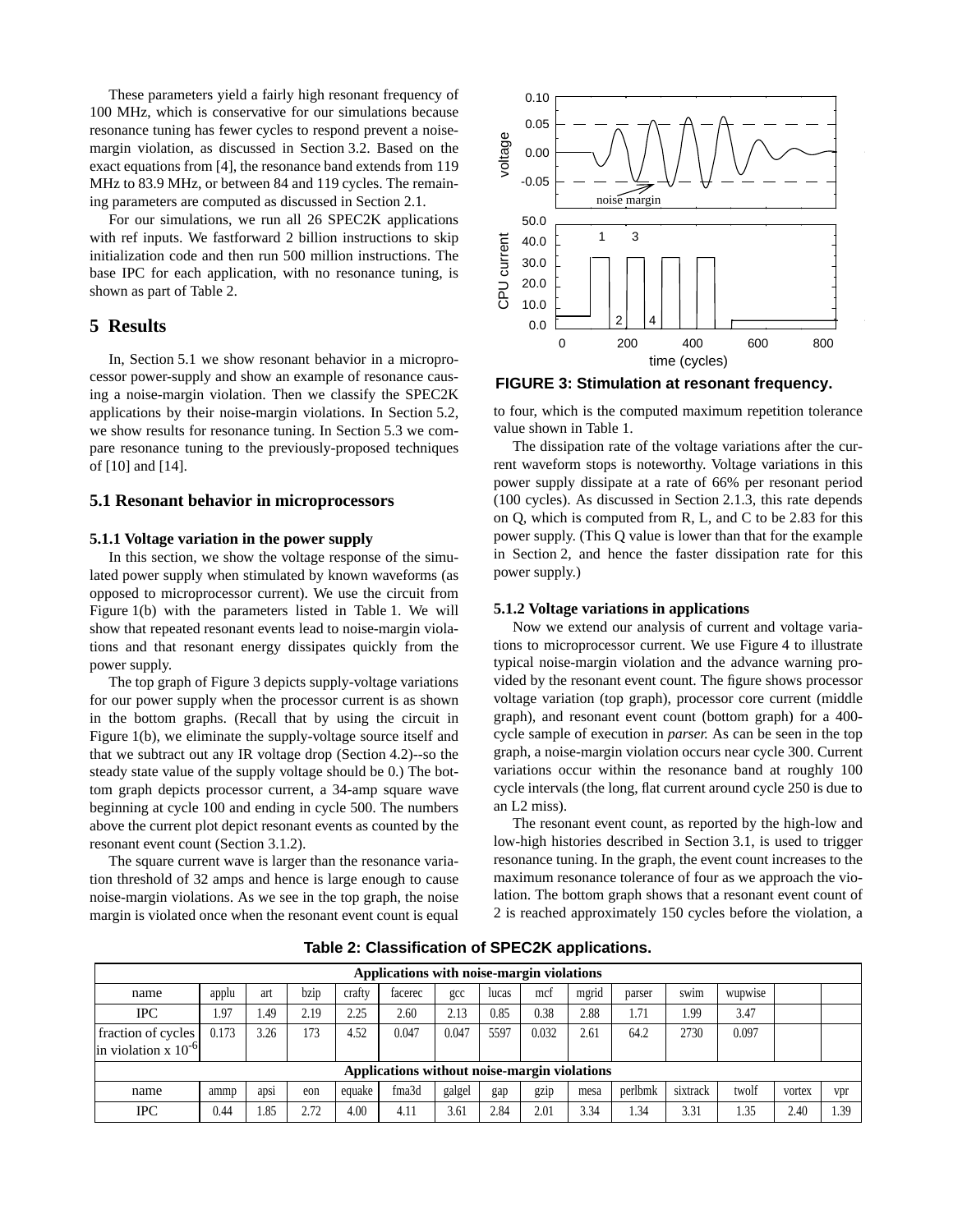

<span id="page-8-1"></span>**FIGURE 4: Voltage and current variation in parser.**

resonant event count of 3 is reached just over 100 cycles before the violation, and a resonant event count of 4 is reached about 75 cycles before the violation (and during the violation itself). From these timings it is clear that resonance tuning does not need fast sensors like [10]. We also see that tracking processor current to the precision of whole amps is enough to flag imminent violations, confirming that resonance tuning does not need precise sensors like [10] nor accurate estimates like [14]. Note that the resonant event count falls off for brief periods during which the high-low history does not detect resonant events. This fall-off is unimportant because the prevention technique is engaged as soon as the initial response threshold is reached.

## **5.1.3 Classification of applications**

In this section, we classify each SPEC2K application as either violating or non-violating depending on if our simulated processor exhibits noise-margin violations. Because we wish to simulate an aggressive future processor where inductive noise is problematic, it is important that noise margin violations occur in a number of benchmarks. While a design where noise-margin violations occur often would be unrealistic (indicating a poorly-designed power supply), a design that never exhibits noise-margin violations is not representative of future

inductive-noise problems.

[Table 2](#page-7-1) shows the SPEC2K benchmarks classified by the presence of noise-margin violations, and the benchmarks' IPCs. Twelve applications exhibit violations, and the fraction of cycles  $(x 10^{-6})$  spent in violation by these applications are given. Two characteristics of the applications are noteworthy. The first is that there is no particular correlation between IPC and noise-margin violations. Resonant behavior can occur (or not occur) in either high or low IPC applications. The second is that, as expected, the number of violations is quite low with respect to the total execution time. While this number may be low, the presence of *any* noise-margin violations is unacceptable in a real processor.

#### <span id="page-8-0"></span>**5.2 Resonance Tuning**

In this section we present performance and energy results for resonance tuning. We expect resonance tuning to prevent noise-margin violations using our two-tiered response system with small performance and energy loss.

Based on the circuit values in [Table 1,](#page-6-2) the resonance-tuning parameters described in [Section 3.2](#page-5-0) are set as follows. The resonant current variation threshold is 32 A. Because the repetition tolerance is 4 (at which violations can occur), we set the initial response threshold to 2. The second-level response is initiated if the event count reaches 3. Our initial response is to reduce the issue width from 8 to 4 and the number of available cache ports from 2 to 1. We vary the initial-response-time. The second-level response time is set based on the damping rate of the power supply [\(Section 2.1.3\)](#page-2-2). In our power supply there must be no activity for 32 cycles to ensure variations will dissipate an amount equivalent to reducing the event count by 1. Therefore, we set the second-level response time to 35 cycles.

[Table 3](#page-8-2) shows results for resonance tuning for initial response times between 75 and 200 cycles over all SPEC2K applications compared to a base processor with no resonance tuning (i.e., one that allows noise-margin violations). We do not separate violating and non-violating applications as we found no substantial differences in their results. The fraction of cycles spent in first-level and second-level responses on average is shown in the second and third columns. Performance-related numbers are shown in the next three columns. Average relative energy-delay is shown in the last column.

The gentle first-level response is effective at reducing the need for the harsh second-level response. The fraction of cycles spent in second-level response (which results in complete stalls) is between 0.0027 and 0.0040. The fraction of cycles spent in first-level response is much higher, between 0.1 and 0.2. This value is quite large compared to the fraction of

<span id="page-8-2"></span>

| Initial response time | Fraction of cycles in<br>first-level response | <b>Fraction of cycles in</b><br>second-level response | Worst relative slowdown | Apps with $> 15\%$<br>slowdown | Avg relative<br>slowdown | Avg relative<br>energy-delay |
|-----------------------|-----------------------------------------------|-------------------------------------------------------|-------------------------|--------------------------------|--------------------------|------------------------------|
| 75 cycles             | 0.10                                          | 0.0040                                                | $1.19$ (wupwise)        |                                | 1.043                    | 1.052                        |
| 100 cycles            | 0.12                                          | 0.0038                                                | 1.20 (wupwise)          |                                | 1.048                    | 1.057                        |
| 125 cycles            | 0.15                                          | 0.0032                                                | 1.19 (wupwise)          |                                | 1.054                    | 1.076                        |
| 150 cycles            | 0.17                                          | 0.0031                                                | $1.35$ (galgel)         |                                | 1.068                    | 1.079                        |
| 200 cycles            | 0.20                                          | 0.0027                                                | $1.27$ (galgel)         |                                | 1.075                    | 1.088                        |

**Table 3: Resonance tuning.**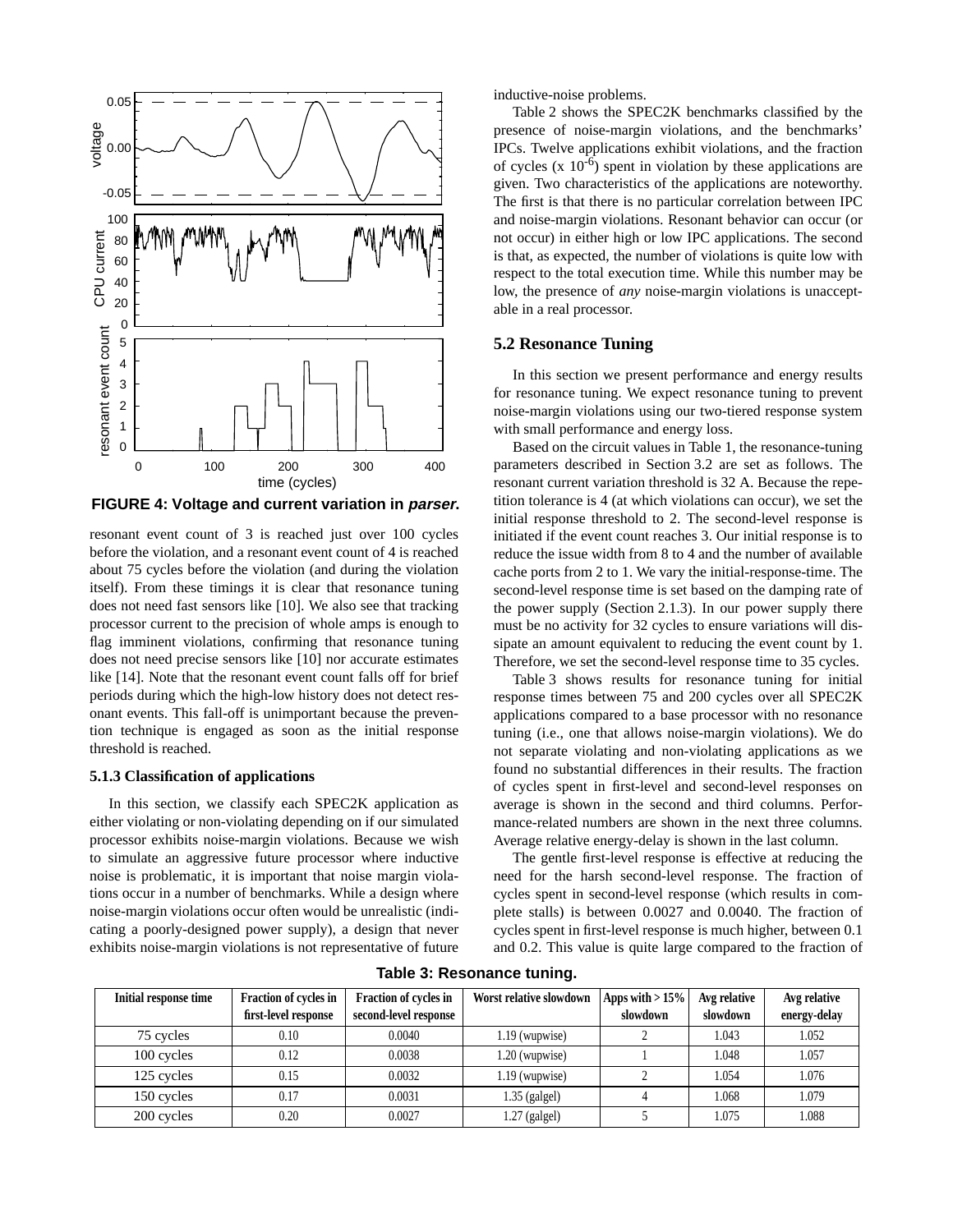cycles spent in noise-margin violation, shown in [Table 2.](#page-7-1) This difference occurs for two reasons. First, there are many instances of nascent resonant behavior that do not build up to violations. Second, it takes many cycles of first-level response to tune out resonant behavior. Despite the high fraction of time in first-level response, performance loss is only between 4% and 8% because the first-level response is gentle.

Increases in the initial response time allow the gentler firstlevel response to be more effective, reducing the need for the second-level response. However, because the first-level response is applied often, excessively large initial-response times degrade performance. As we increase the initial response time from 75 to 200 cycles, the average fraction of cycles spent in the first-level response doubles, while the fraction of cycles spent in the second-level response goes down by 32%. Although the average slowdowns increase with the initial-response time, the performance loss of the worst application is lowest when the initial response time is 75 cycles, and the number of benchmarks with greater than 15% performance loss is lowest for an initial-response time of 100 cycles.

Energy-delay increases between 5% and 9%. The increase is due both to performance loss from the first- (mostly) and second-level responses, and to the extra energy associated with phantom instructions in the second-level response. For our best-performing initial response times of 75 and 100 cycles, the relative energy-delays are 5.2% and 5.7%, respectively.

We also wish to determine if resonance tuning is affected by delay between sensing nascent resonance and initiating the first-level response. As stated in [Section 3.2,](#page-5-0) delays that are small compared to the resonant period will not diminish the effectiveness of resonance tuning, but they might hurt performance or energy. For an initial response time of 100 cycles and a delay of 5 cycles, performance degradation is 5.8% and relative energy-delay is 6.6% (not shown). These numbers are only 1% and 2% higher, respectively, than those with no delay.

### <span id="page-9-0"></span>**5.3 Comparison to Previous Techniques**

In this section, we compare resonance tuning to [10] and to pipeline damping [14]. First we discuss each of those techniques, and then we provide an overall comparison. We expect resonance tuning to have smaller performance and energy degradations due to its use of a gentler response than either previous technique and its ability to avoid responding to nonrepetitive resonant events.

#### **5.3.1 Technique of** [10]

We implement [10] in our simulator. The best technique of

[10] responds by phantom firing the L1 caches and functional units if the voltage is too high or clock-gating the L1 caches and functional units if the voltage is too low. We use their response for high voltages; for low voltages we stop fetch and instruction issue; it may be unrealistic to instantaneously clock-gate the pipeline back-end if there are instructions scheduled in those resources. It is unclear if [10] models the effect of voltage ringing on their response mechanism. Because our voltage simulator is built into Wattch and our threshold is detected directly off that voltage, our results include the effect of ringing.

Our choice of a design where many applications exhibit at least some noise-margin violations is important in evaluating resonance tuning and [10]. While [10] discussed two design points (the "300%" and "400%" target impedance points) that exhibited noise-margin violations in SPEC2K, the performance and energy results in [10] are in terms of *another* design that does not exhibit violations in SPEC2K. While this fact does not question the effectiveness of [10] at eliminating noise-margin violations (theory guarantees that), the performance and energy numbers of our design are different those reported in [10].

We use detection thresholds similar to those determined by [10] to evaluate their performance and energy. To guarantee avoidance of noise-margin violations, we actually need thresholds slightly smaller than those of [10] because our current is higher and the power supply is subject to more variation. However, the values used are conservative (i.e. they favor [10]) and are adequate for evaluating performance and energy.

[Table 4](#page-9-1) shows results for [10]. The desired detection threshold is in the first column (the high and low threshold are equal in our results because we subtract out IR voltage drop in our simulations as discussed in [Section 4.1,](#page-6-4) making our threshold equivalent to half of [10]'s "safe window".) Any noise introduced is shown in the second column, with the actual threshold (target minus half of noise) in the third. The remaining columns show the fraction of cycles during which there is a reaction, slowdown, and energy.

The first two data rows of the table show results with no noise and no delay. The performance loss for the 20 mV case is larger than that for the 30 mV case due to non-resonant variations and voltage rings that are between 20 mV and 30 mV. The average performance and energy losses are quite small. The average fraction of cycles that are part of a response for the 30 mV threshold and the 20 mV threshold are lower and higher, respectively, than the average number of second-level responses in resonance tuning. As is the case with resonance tuning, most of these responses are unnecessary. However, the performance and energy impact of *any* response in [10] is sim-

**Table 4: Technique of [**10**]**

<span id="page-9-1"></span>

| <b>Target threshold</b> | Noise (mV     |            |       | Actual thresh-   Sensor/control   Fraction of cycles in | Worst relative slowdown | Avg relative | Avg relative |
|-------------------------|---------------|------------|-------|---------------------------------------------------------|-------------------------|--------------|--------------|
| (mV)                    | peak-to-peak) | old $(mV)$ | delay | response                                                |                         | slowdown     | energy-delay |
| 30                      |               | 30         |       | 0.002                                                   | $1.038$ (swim)          | 1.005        | 1.030        |
| 20                      |               | 30         |       | 0.04                                                    | 1.180 (fma3d)           | 1.039        | 1.047        |
| 30                      |               | 22         |       | 0.05                                                    | $1.11$ (fma3d)          | 1.031        | 1.074        |
| 20                      | 10            |            |       | 0.15                                                    | $1.32$ (fma $3d$ )      | 1.108        | 1.191        |
| 20                      |               |            |       | 0.27                                                    | 1.68 (galgal)           | 1.236        | 1.460        |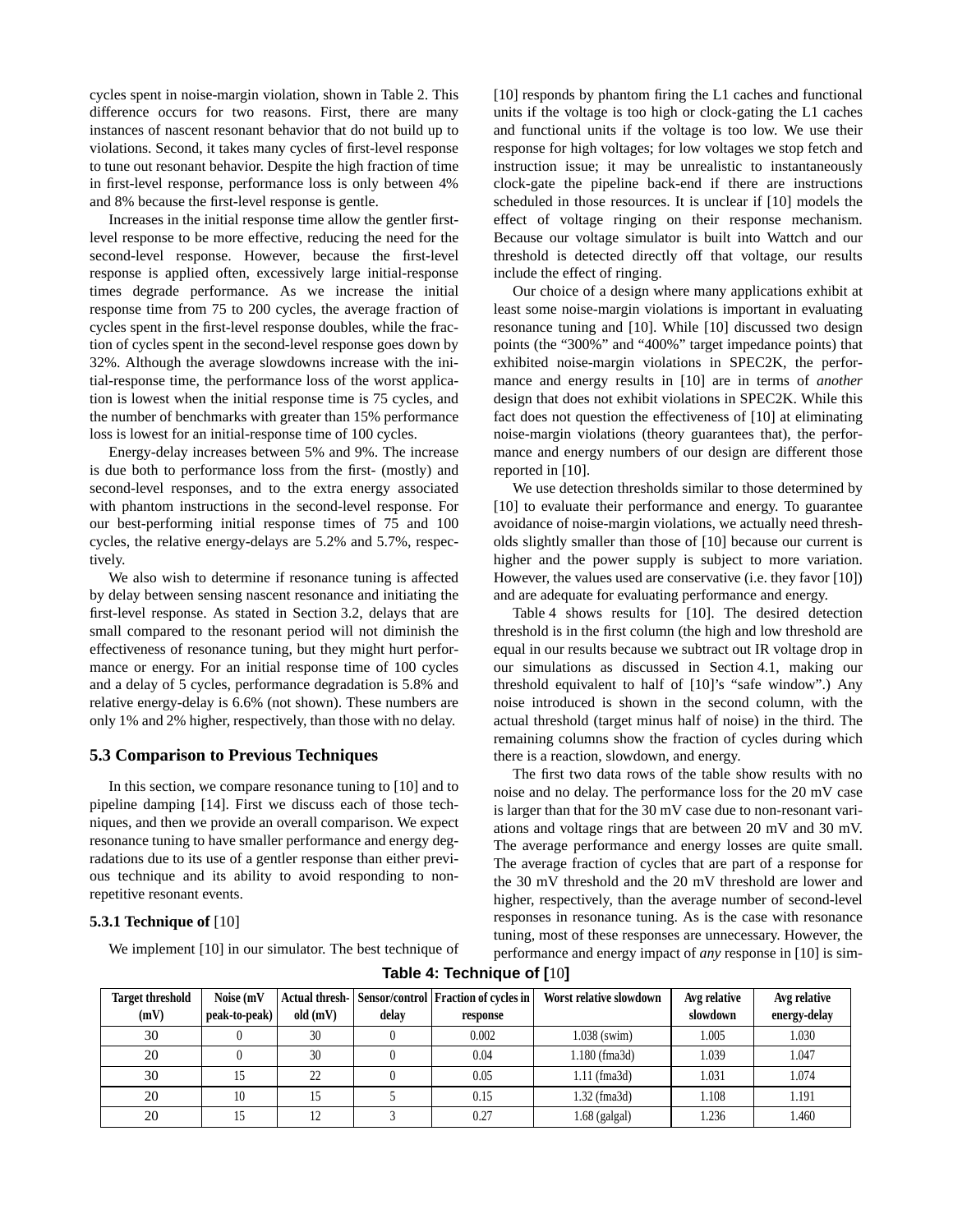<span id="page-10-1"></span>

| $\delta$ relative to resonant cur-<br>rent variation threshold | Worst relative<br>slowdown | Avg relative<br>slowdown | Avg relative<br>energy-delay |
|----------------------------------------------------------------|----------------------------|--------------------------|------------------------------|
|                                                                | $1.35$ (fma $3d$ )         | 1.10                     | 1.12                         |
| 0.5                                                            | $1.60$ (fma3d)             | 1.15                     | 1.17                         |
| 0.25                                                           | $2.04$ (fma3d)             | 1.24                     | 1.26                         |

**Table 5: Pipeline damping [**14].

ilar to that of the *second-level* response in resonance tuning, as both stall issue and/or phantom-fire resources. As the threshold lowers, [10] incurs more unnecessary responses. This trend only worsens when sensor noise and delay are introduced.

The ideal design points just discussed may not be realistic as discussed in [Section 1.](#page-0-0) For example, it may not be possible to design accurate voltage sensors to distinguish such small voltage differences. The third row adds 15 mV peak-to-peak of noise to the voltage sensors with a targeted threshold of 30 mV, reducing the actual threshold to 22 mV. Average performance loss increases but is still relatively small at 3.1%.

However, a real system will have some delay between sensing and response to a voltage change as mentioned in [10]. [10] show results for noise and delay separately and not combined. Delay impacts the effectiveness of response and thus requires a lower target threshold. In the fourth row of results, we show a configuration with a delay of 5 cycles, a target threshold of 20 mV (lower than 30 to account for the delay, similar to [10]) *and* noise of 10 mV. Performance degradation jumps to 10.8%, and relative energy-delay increases to 19% If we increase the noise to 15 mV, the actual threshold becomes only 12 mV as shown in the fifth row. Even if we decrease the delay to 3 cycles, there are many non-resonant variations of that magnitude, causing the fraction of cycles in response nearly to double over the previous value. Average performance degradation and energy delay increase to 24% and 1.46.

#### **5.3.2 Damping**

We also implement pipeline damping as described in [14]. We apply pipeline damping at the resonant period (which is 100 cycles, making the damping window 50 cycles) and use the a priori relative current estimates given in [14] and their assumption that each unit of estimated current is equivalent to 0.5 A (scaled to our processor configuration). We initially set the worst-case current variation allowed over a resonant period  $(\delta$  in [14]) to be equal to the resonant current variation threshold of 32 A and we use the "always-on" frontend-damping technique of [14].

Pipeline damping addresses variations only at the resonant frequency and not within the entire resonance band. There are two options to modify damping to account for the entire band. One is to extend the per-cycle decisions to cover the range of frequencies in the band. However, doing so would complicate the issue queue further ([Section 1](#page-0-0)). Therefore, we do not use this option. The other is tightening of  $\delta$  to reduce variations in the entire band (though it may require substantial tightening of δ to guarantee the noise margins). We use this option to show results for values of δ at one-half and one-quarter of our initial value. In our results, we generously assume that the extensive



C: Threshold/Noise/Delay = 20/10/5

<span id="page-10-2"></span>D: Threshold/Noise/Delay = 20/15/3

#### **FIGURE 5: Comparison of techniques**

issue-queue modifications required for pipeline damping do not impact performance.

[Table 5](#page-10-1) shows our results for pipeline damping. The performance degradations increase from 10% to 24% and the relative energy delays from 1.11 to 1.26 as we reduce the value of δ relative to the resonant current variation threshold. These values are similar to those reported in [14].

### **5.3.3 Comparison**

We compare the relative energy-delays of resonance tuning, [10], and pipeline damping in [Figure 5](#page-10-2), showing two design points from the previous sections for each scheme. We note that it is hard to compare to damping because it does not cover the resonance band, and it has issue queue and current estimation problems. To facilitate comparison between resonance tuning and [10], we note that (1) the current sensor precision in resonance tuning is to the whole amp whereas the voltage sensor precision in [10] is 10-15 mV; (2) resonance tuning is not sensitive to the delay of 3 to 5 cycles shown for [10]. We see that resonance tuning outperforms the other two schemes.

# <span id="page-10-0"></span>**6 Related work**

While [8], [10], and [14] propose architectural solutions for medium-frequency inductive noise, other proposals focus on high-frequency noise (near processor clock frequencies). [13] proposes to ramp functional unit current slowly to reduce high-frequency noise. [15] proposes architectural techniques to reduce high-frequency noise to reduce the requirements for on-die d-caps and save leakage energy. [5] measured step current using a microarchitectural simulator.

A simultaneous architectural work on di/dt characterization appears in [11]. The authors propose a wavelet-based off-line estimation technique to analyze supply voltage variation and an on-line control technique for current variations that uses simplified wavelet-based convolution to avoid the complexity of full convolution described in [8]. Wavelet-based convolution may be an alternative to using maximum repetition tolerance and resonant current variation threshold (as described in [Section 3.1](#page-4-3)) to detect resonant behavior for resonance tuning.